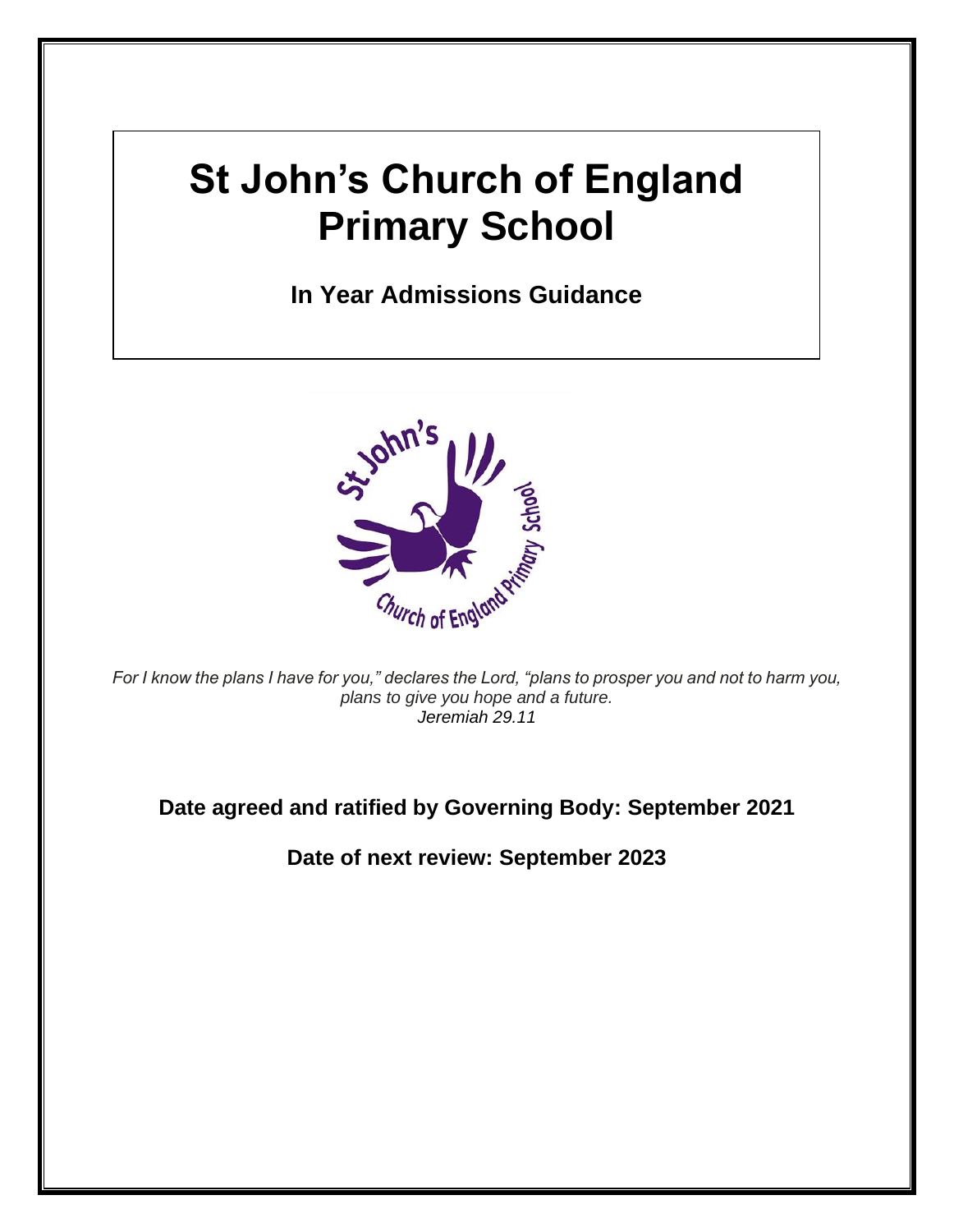#### **1 Introduction**

Starting school is an important stage in a child's life. Here at St John's Primary School, we believe that through working in close partnership with parents, we are able to make it a positive and pleasurable experience for both parent and child.

The induction process helps us to foster a working partnership with parents and provides the child with a period of familiarisation with the staff and peers.

The school recognises that pupils who join partway through a school year may well feel vulnerable either in terms of friendships, school procedures and policies and work missed. Pupils might be those who have moved from out of area or those who, for a variety of reasons, have moved from another local school. The main aim is for pupils to settle quickly into their new environment so that they can be happy and achieve their best.

## **2 Aims**

- New pupils will feel safe, settled and valued.
- Parents will feel welcomed and their opinions valued.
- Staff will be familiar with the school procedures for the admission and induction of new pupils.
- The educational needs of new pupils will be identified quickly.
- Necessary support will be put in place quickly.

#### **3. Admission welcome interview**

- Family has a meeting with Headteacher or other delegated member of staff.
- Family is met by Head of Inclusion if extra support is required
- Tour of school undertaken including meeting with class and teacher
- Forms completed, with support as needed

## **4. Preparing for new pupil's arrival**

## **4.1 The Pupils**

- Are informed of new arrival and involved in discussion about how they might be able to help
- A buddy (or buddies) is chosen with same home language if possible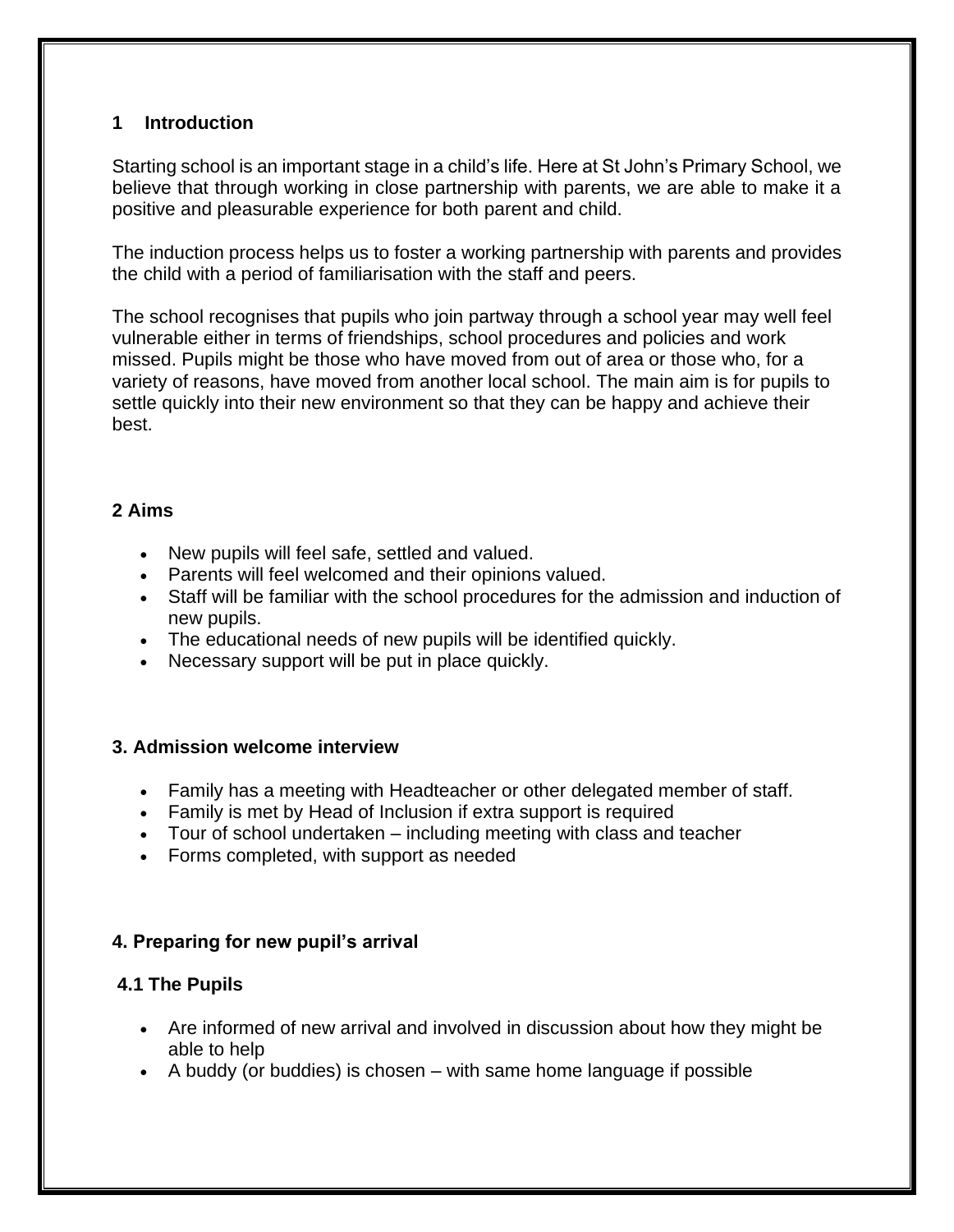# **4.2 EAL**

- Children who can write in their own language should be allowed to do so for the first few weeks.
- Learn pads/computer should be available for quick translations, alongside bilingual dictionaries.
- The new arrival should not be forced to speak; it can take 6 months for a new arrival to have confidence to speak in the classroom setting.

# **4.3 Resources**

- Clothes peg, table, pens, etc. are organised in advance
- Seat next to a buddy is arranged if possible

# **4.4 Support**

- TA support is arranged if necessary
- Relevant information is shared with all staff involved with the new pupil

# **5. First Day**

## **5.1 Arrival**

- New pupil is met by buddy and/or member of staff, in reception area at 8.45
- Pupil is taken to class and shown around the classroom environment etc.
- First day/week could be shortened if appropriate  $-e.g.$  half day at first, building up over first week
- Parent/carer may be invited to stay to support initially
- Pupil will be introduced to support staff so that they can become familiar with the adults in school who care for them.
- The new child will be made aware of the routine and organization of the school day
- The class teacher will speak to the child's parents/carers at the end of their first day to share how well the child has settled.

## **5.2 Buddy/buddies**

- Stays with the new pupil throughout day, including lunchtimes and breaks
- Shows the new pupil class routines
- Shows the new pupil where the toilets are and ensures they know to use them at break times
- Chats to the new pupil in the playground and includes them in games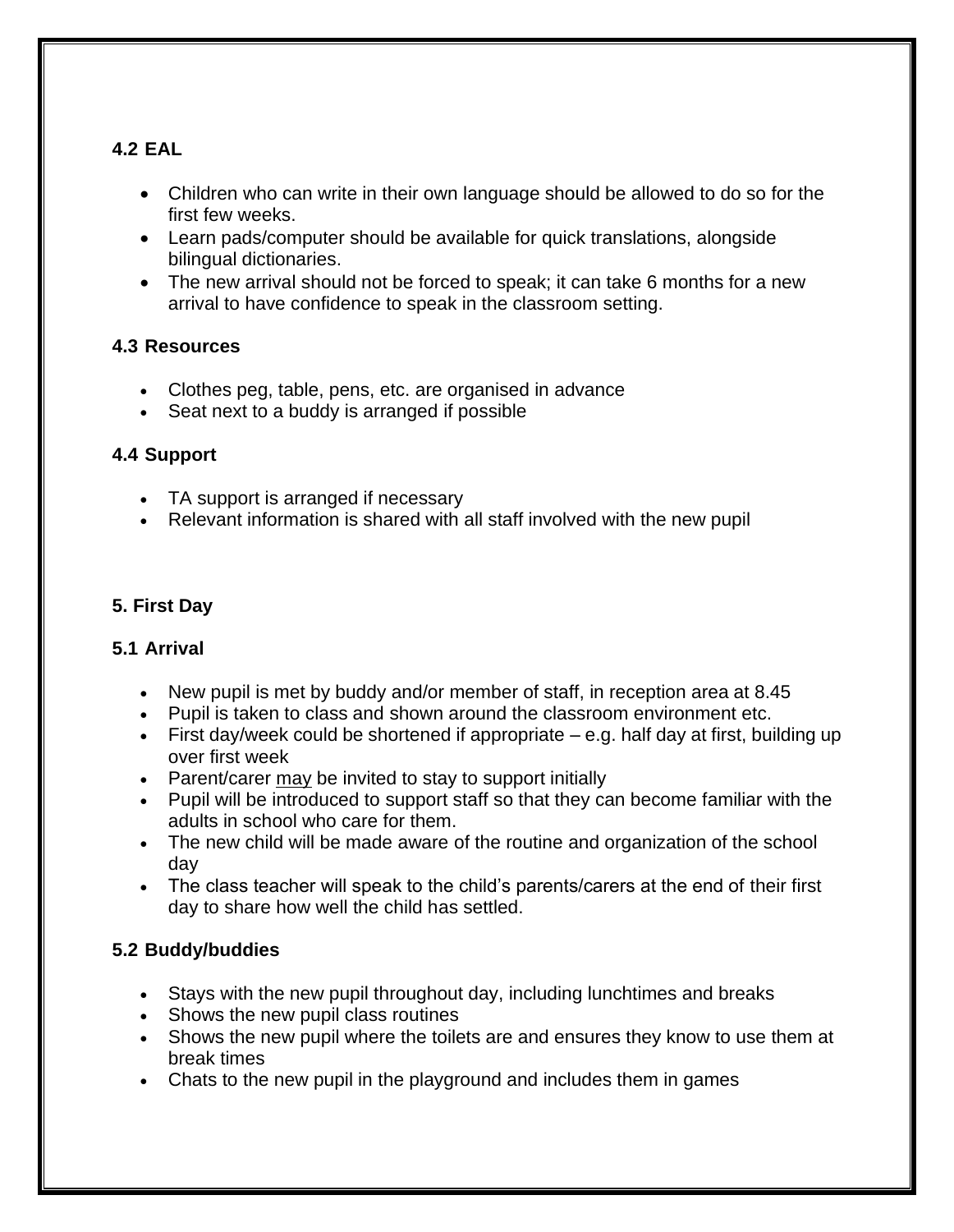### **6. Assessment and Monitoring**

#### **6.1 Initial Pupil Profile**

An Initial Pupil Profile will be created within 2 weeks of the new pupil's arrival to provide a baseline for future assessment of progress. Evidence will be gathered through observation and assessment.

#### **6.2 Nursery**

• Normal classroom observations.

#### **6.3 Reception**

• Observations will be carried out as part of normal classroom practice.

#### **6.4 Year 1**

- Phonics screen/ sounds assessment
- Tracking assessment: reading, writing, maths
- Levelling reading books teacher assessed

#### **6.5 Year 2**

- Phonics screen: if applicable
- Tracking assessment: reading, writing, maths
- Levelling reading books teacher assessed

#### **6.6 Year 3**

- Phonics screen: if applicable
- Tracking assessment: reading, writing, maths
- Accelerated Reader assessment

#### **6.7 Year 4**

- Phonics screen: if applicable
- Tracking assessment: reading, writing, maths
- Accelerated Reader assessment
- Multiplication tables assessment

#### **6.8 Year 5**

- Tracking assessment: reading, writing, maths
- Spelling High frequency words
- Accelerated Reader assessment

#### **6.9 Year 6**

- Tracking assessment: reading, writing, maths
- Spelling High frequency words
- Accelerated Reader assessment